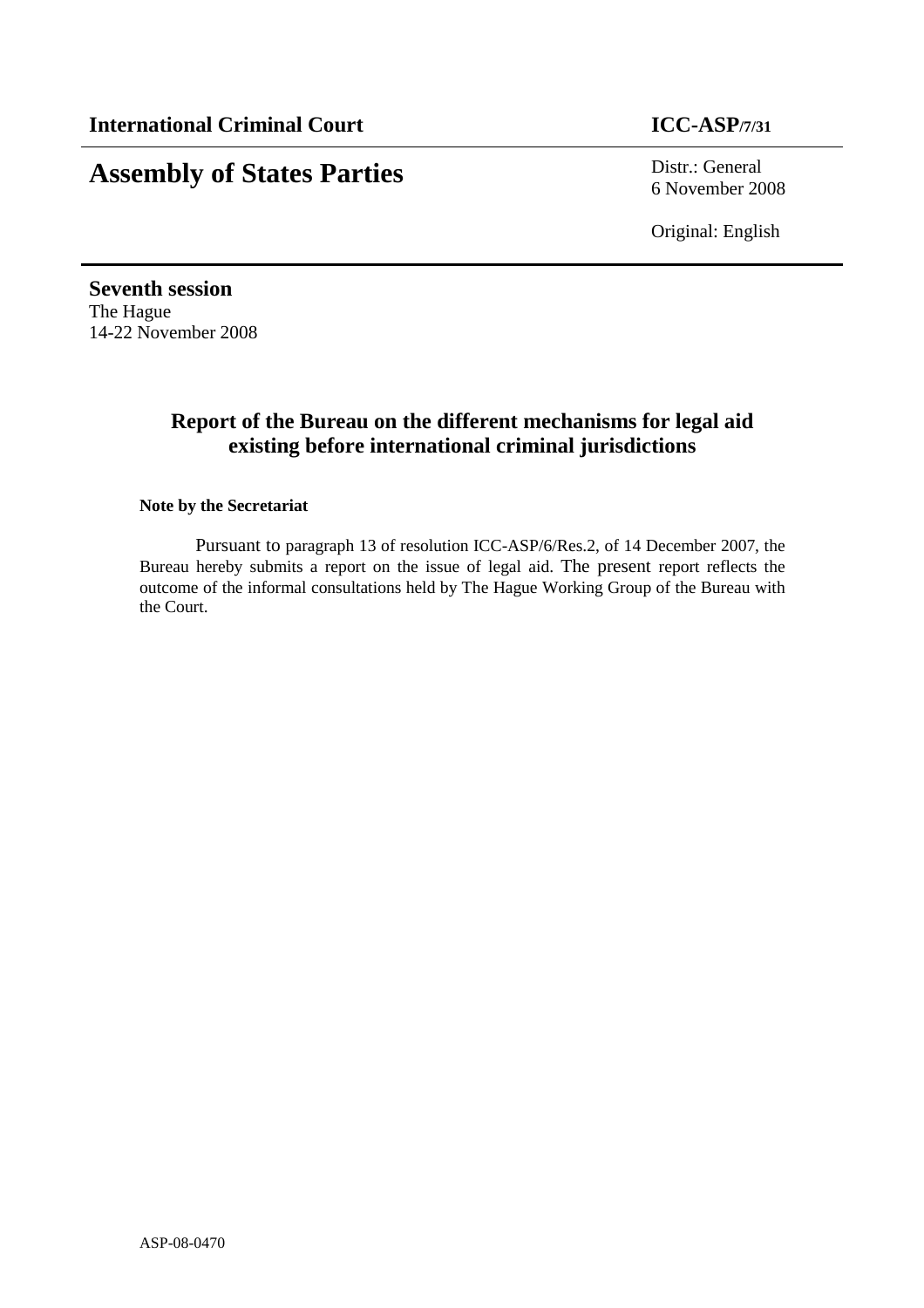#### **Report of the Bureau on the different mechanisms for legal aid existing before international criminal jurisdictions**

#### **A. Introduction**

1. The present report is submitted pursuant to the mandate given to the facilitator, Mr. Akbar Khan (United Kingdom), on the issue relating to the different mechanisms for legal aid existing before the international jurisdictions, by The Hague Working Group at its  $5<sup>th</sup>$ meeting, on 22 May 2008.

2. In its report on the work of the ninth session, $<sup>1</sup>$  the Committee on Budget and Finance</sup> ("the Committee") was informed of the possible volume of work for legal support for the defence and the participation of victims. In response, the Committee recalled its earlier concern<sup>2</sup> at the rapidly escalating estimates of the cost of legal assistance and further noted that the Court had chosen to create a scheme of funding for the defence of indigent accused as well as a public defender's office which, in its view, could lead to an unprecedented level of expense. The Committee stressed that, while remaining strongly supportive of the principle that indigent accused were entitled to an effective defence, it was concerned to ensure that the Court applied firm and reasonable limits to the provision of resources for the defence, believing that legal aid continued to represent an area in which there were "considerable financial and reputational risks" for the Court. The Committee emphasized the need to thoroughly and rigorously examine the claims of indigence made by accused persons and, in this regard, stated that it was essential for the Court to ensure that it utilized the resources available to it to search for assets.

3. In light of the Committee's report, the Assembly, by resolution ICC-ASP/6/Res.2, adopted on 14 December 2007, invited the International Criminal Court ("the Court") to "present to the Assembly at its next session an updated report on the different mechanisms for legal aid existing before international criminal jurisdictions in order to assess, inter alia, the different budgetary impact of the various mechanisms."<sup>3</sup>

4. At the 9<sup>th</sup> and 17<sup>th</sup> meetings of The Hague Working Group, held, respectively, on 11 September and 22 October 2008, the facilitator conducted discussions in accordance with his discussion paper, dated 14 August 2008, firstly, on the Court's interim report<sup>4</sup> and, subsequently, on its revised report<sup>5</sup> to the Assembly. In addition, some informal discussions on the issue were held outside the Working Group between the facilitator, Court officials, members of the Committee and NGOs. Pursuant to these discussions, Human Rights Watch submitted its written views<sup>6</sup> to the Working Group on the issue of funding legal representation before the Court and its relationship with the Office of the Public Counsel for the Defence ("OPCD").

#### **B. Approaching the issue of legal aid**

5. In approaching the issue of legal aid and the concerns raised by the Committee in the report on the work of its ninth session, the underlying approach taken by the facilitator and

 $\overline{a}$ 

<sup>&</sup>lt;sup>1</sup> Official Records of the Assembly of States Parties to the Rome Statute of the International Criminal *Court, Sixth session, New York, 30 November - 14 December 2007* (International Criminal Court publication, ICC-ASP/6/20), vol. II, part B.2.II.C.2 (j), paras. 72-74.

Ibid., part B.1.II.G, paras. 79-82.

<sup>&</sup>lt;sup>3</sup> Ibid., vol. II, part III, resolution ICC-ASP/6/Res.2, paragraph 13.

<sup>4</sup> Interim report on different legal aid mechanisms before international criminal jurisdictions (ICC-ASP/7/12), presented to the  $9<sup>th</sup>$  meeting of The Hague Working Group.

 $5$ Advance version of the Court's revised report, dated 15 October 2008, presented to the 17<sup>th</sup> meeting of The Hague Working Group.

<sup>&</sup>lt;sup>6</sup> The message was addressed to the Working Group through the facilitator, via e-mail.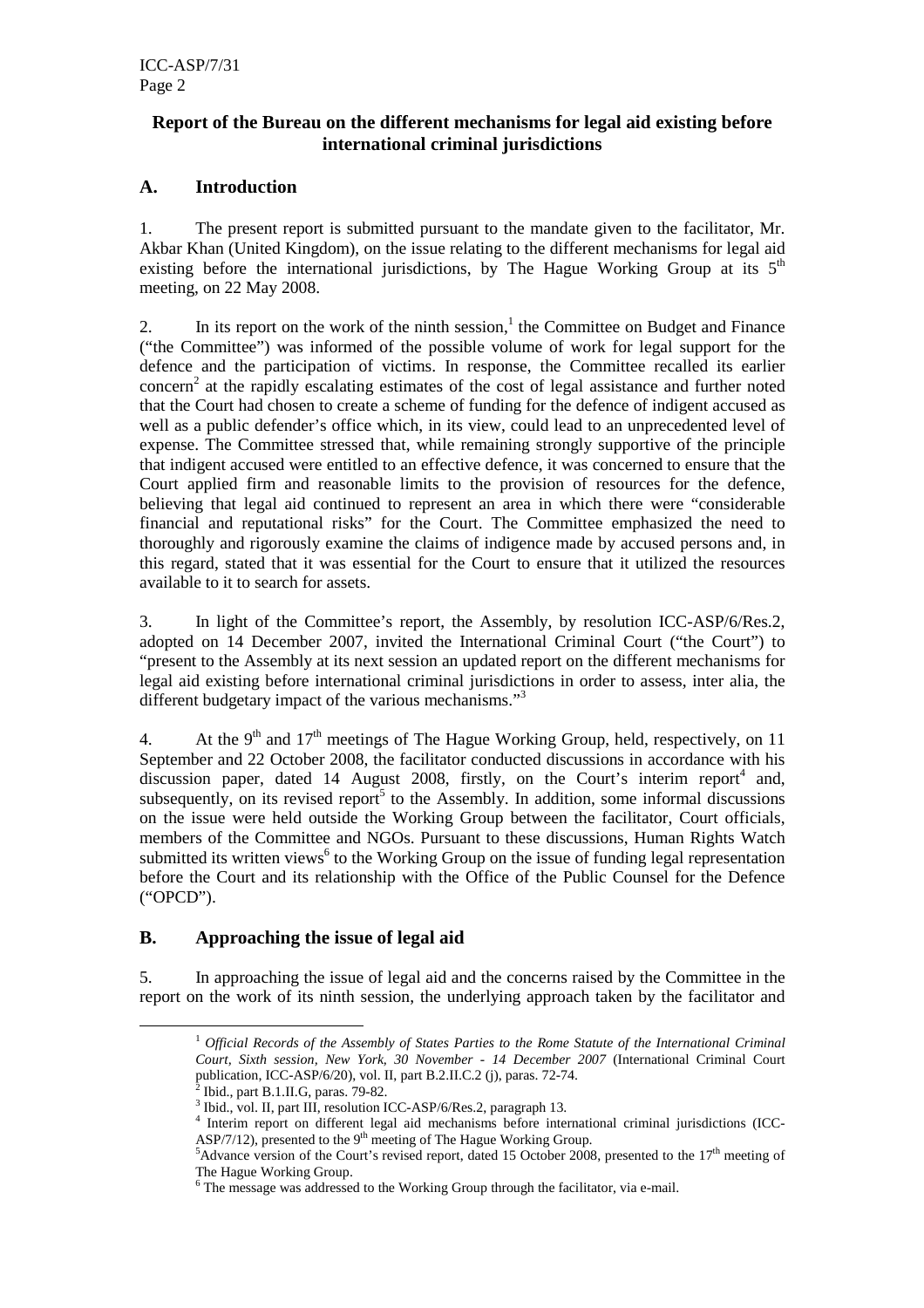the Working Group has been to support and assist the Court in producing its report for the Assembly, not in the sense of drafting it, the responsibility for which properly lies with the Court, but rather to engage in a constructive dialogue with the Court aimed at ensuring that the report fully meets the mandate provided by the Assembly and is comprehensive and complete in its subject-matter through the inclusion and explanation of, inter alia, the following core elements:

- a) A comprehensive assessment of the different mechanisms for legal aid existing before the other international jurisdictions<sup>7</sup> based on comparative financial data derived from the budgets of the other judicial institutions relating to legal aid resources, in order to assess, inter alia, the different budgetary impact of the various mechanisms;
- b) Consideration of the applicable Court rules and procedures that seek to ensure a thorough and rigorous examination of claims of indigence made by suspects/accused persons;
- c) Whether the criteria for indigence applied at the Court are reasonable in light of the practice and experience of the other international jurisdictions and if not, whether it should be amended;
- d) The impact of existing sanctions and/or the freezing of the assets of a suspect/accused before the Court when determining his/her indigence. Additionally, what is the practice and experience before other international jurisdictions on this issue and whether the approach is consistent across all the international jurisdictions;
- e) The practice and experience at the Court between the respective roles of the legal aid system and the Office of Public Counsel for the Defence (OPCD) in order to properly identify any possible overlap of functions leading to a potential duplication of funds/resources;
- f) An informed indication by the Court, where possible, of the expected trend over the next financial year (2009) in the need for additional resources for legal aid and for the OPCD; and
- g) Where feasible, what further procedural amendments/steps might be required from the Assembly and/or the Committee to ensure that the right of a suspect or accused to an effective and efficient defence is safeguarded, while upholding the integrity of the system of legal aid administered by the Registrar.

6. As regards the link between the budget and the issue of legal aid, the latter has been facilitated in close co-ordination with ongoing parallel discussions on the 2009 programme budget. In particular, the Court's interim report on legal aid was reviewed by the Committee at its eleventh session and the Committee's recommendations<sup>8</sup> to the Assembly on the need to consider alternative methods of calculating indigence, as well as the desirability of establishing absolute thresholds of assets above which legal aid would not be provided, together with establishing a detailed dialogue with the Court on the legal and financial aspects for victims' participation, have all been noted in the Court's report, with a view to the issues being taken forward in 2009, subject to the views of the Assembly.

 $\overline{a}$ 

<sup>&</sup>lt;sup>7</sup> International Criminal Tribunal for the former Yugoslavia (ICTY), International Criminal Tribunal for Rwanda (ICTR), Special Court for Sierra Leone (SCSL), Extraordinary Chambers in the Courts of Cambodia (ECCC).

<sup>&</sup>lt;sup>8</sup> Report of the Committee on Budget on the work of its eleventh session (ICC-ASP/7/15, paras. 123-129).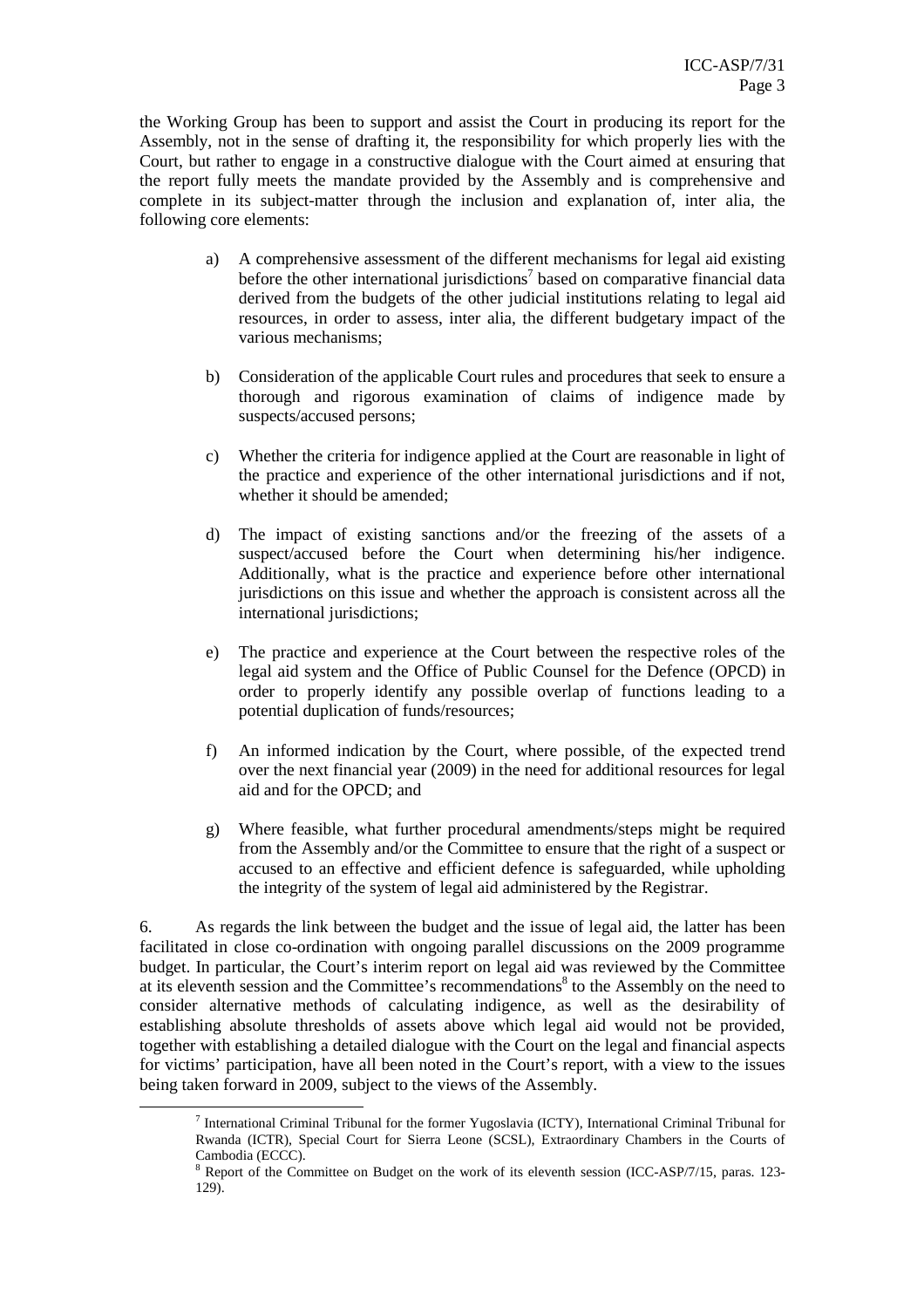#### **C. Conclusions**

7. The Working Group's unanimous view is that the Court's final report to the Assembly on the issue of legal aid provides an invaluable comparative basis for evaluating the budgetary impact and operation of the legal aid system for the defence currently operating before the Court and before the other international criminal jurisdictions. It is a thorough and detailed report which should significantly contribute to a greater understanding by the Assembly of how the Court is managing the financial and reputational risks entailed by legal aid.

8. However, as observed by the Committee in the report on the work of its eleventh session, the Court's report "focuses almost entirely on the question of legal aid for the defence and it would be useful for the Court to explain separately its plans to fund legal aid for victims"<sup>6</sup> and to consider and discuss alternative methods for calculating indigence. The Working Group concurs with the recommendations of the Committee and therefore suggests that the Assembly endorse the same and consider the inclusion in the omnibus resolution of the language contained in the annex to this report.

 $\overline{a}$ 

<sup>&</sup>lt;sup>9</sup> Ibid., para. 129.